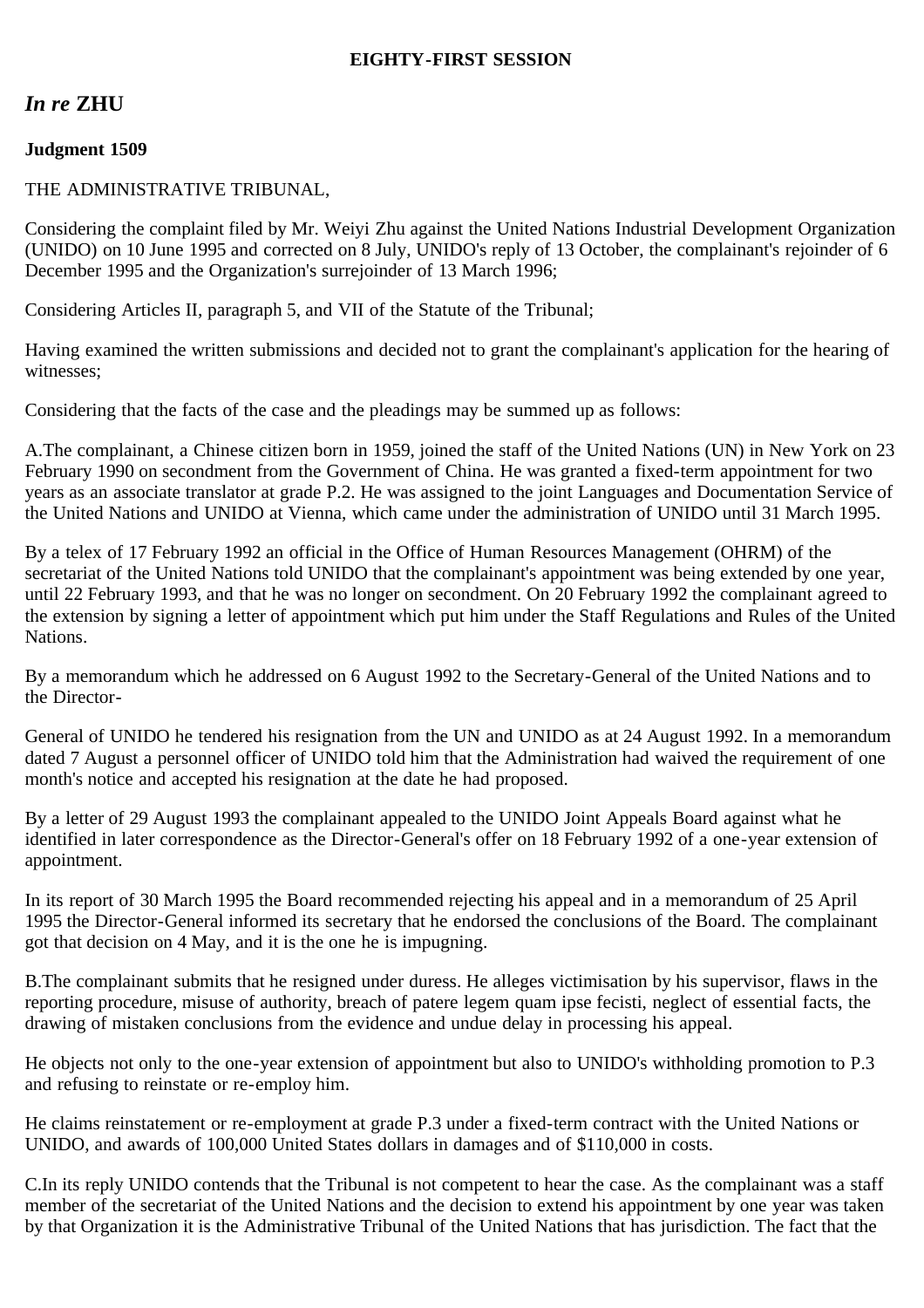Joint Appeals Board thought itself competent, without saying why, does not afford access to this Tribunal. As for UNIDO's refusal to re-employ him, the Tribunal again lacks competence because he held no contract with the Organization at the material time.

In subsidiary argument on the merits UNIDO maintains that the one-year extension was lawful under the Staff Regulations and Rules of the United Nations. UNIDO put no pressure on him to resign and he adduces no proof of any. Having freely resigned, he has no right to reinstatement.

D.In his rejoinder the complainant seeks to refute the arguments in UNIDO's reply. He enlarges on his own pleas, presses his claims and applies for temporary employment in the Organization by way of provisional relief.

E.In its surrejoinder the Organization presses its objections to the Tribunal's jurisdiction. It observes that the complainant's application for temporary employment is just the same claim cast in the guise of provisional relief.

## CONSIDERATIONS:

1.The complainant joined the staff of the United Nations (UN) in 1990. He was granted a fixed-term appointment for two years from 23 February 1990 as an associate translator into Chinese at grade P.2 and was assigned to the joint Languages and Documentation Service of the United Nations and the United Nations Industrial Development Organization at Vienna. UNIDO, which has its headquarters there, administered the Service.

2.In a report on his performance in 1990-91 his supervisors initially rated it partly satisfactory, but he raised objections, and after discussion they altered their rating in October 1991 to fully satisfactory. On 16 January 1992 the Personnel Administration Section of UNIDO recommended to the Office of Human Resources Management of the United Nations in New York that his appointment be extended by one year. The Office having given its approval on 17 February 1992, he had his appointment extended accordingly, still at P.2.

3.The complainant was given letters of appointment to the staff of the United Nations both for the original fixed term and for the extension. Each of the letters referred to an "appointment in the Secretariat of the United Nations ... subject to the provisions of the Staff Regulations and Staff Rules" and was signed by an official of UNIDO for the "Director of Personnel, on behalf of the Secretary-General" of the United Nations. Both letters provided for termination by the Secretary-General subject to notice and the grant of an indemnity. The complainant signed the standard printed forms, which were addressed to the "Director of Personnel, United Nations".

4.On 6 August 1992 the complainant wrote a memorandum which he addressed both to the Secretary-General of the UN and to the Director-General of UNIDO offering to resign "from UN and UNIDO" at 24 August. In a memorandum of 7 August a personnel officer of UNIDO accepted his offer, waiving the requirement of one month's notice of resignation, and told him that the Office of Human Resources Management would be informed. In a memorandum of 17 August to the Director-General and other officials of UNIDO the complainant said that he had been "pushed to resignation" because seriously flawed management practices, discriminatory treatment, deliberately adverse and delayed performance appraisals and threats of dismissal by his supervisors had ruined his career prospects. He returned to New York and started a three-year course at the Law School of Columbia University.

5.In March 1993 he received his supervisors' report appraising his performance from February 1991 to August 1992, which they again rated fully satisfactory. On 27 May 1993 he wrote to UNIDO asking for reinstatement, explaining that he had reconsidered his position in the light of that appraisal and the circumstances of his resignation. UNIDO answered in a letter of 24 June that although it had carefully reviewed the matter "severe budgetary constraints facing UNIDO at present and in the foreseeable future" were preventing regular recruitment.

6.By a letter of 29 August 1993 the complainant appealed to the Joint Appeals Board of UNIDO seeking redress for the refusal of a two-year extension of appointment and of promotion to grade P.3, which he attributed to serious procedural irregularities and delays in the appraisal of his performance; for being coerced into resignation; and for the refusal of reinstatement.

7.While disputing those three claims on the merits, the Organization raised the preliminary objection that the Board lacked competence on the grounds that the complainant had at all times been on the staff of the United Nations. But in its report of 30 March 1995 the Board declared, without saying why, that it did have competence; it entertained the claims and recommended rejecting them.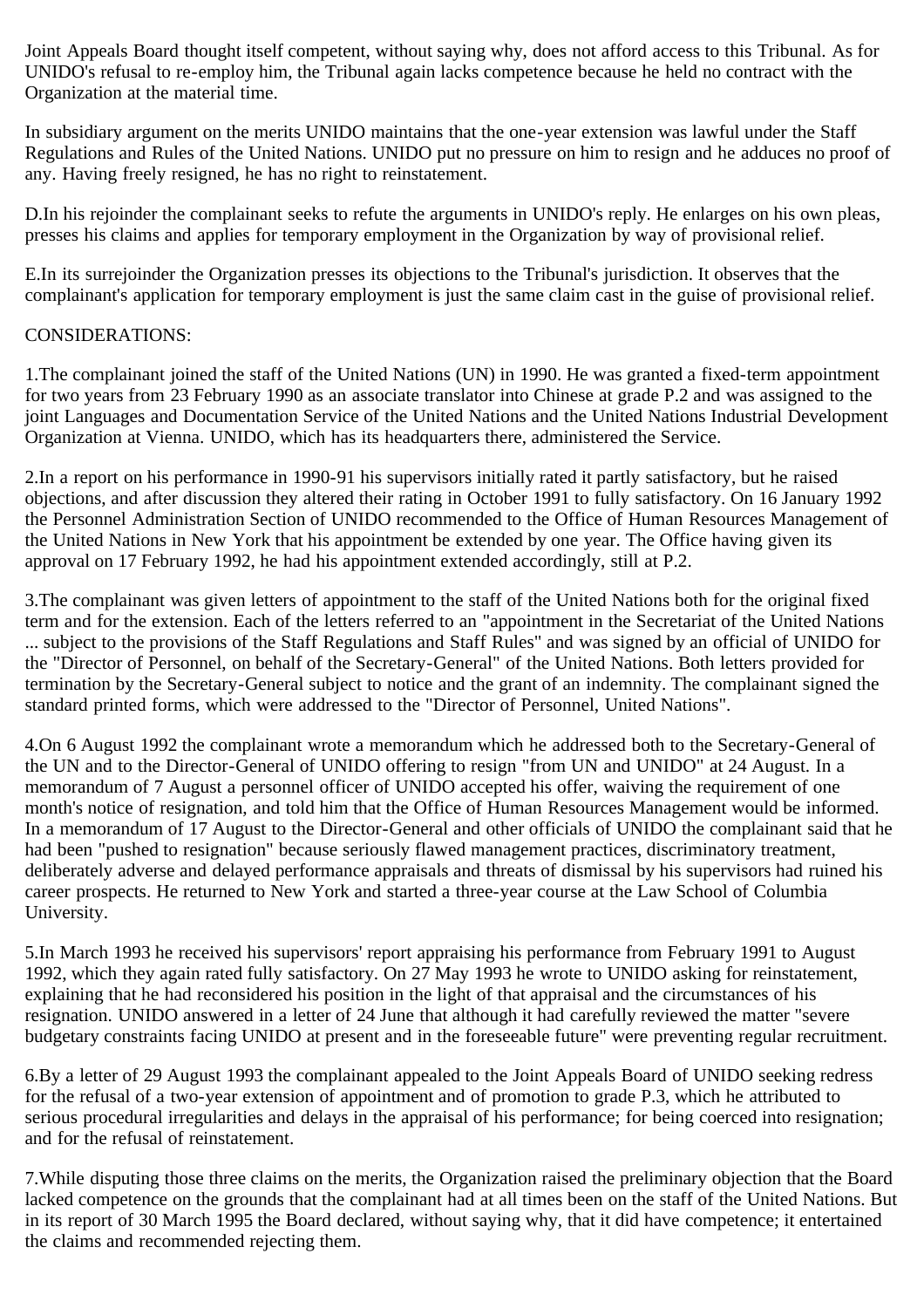8.In a memorandum of 25 April 1995 to the secretary of the Board the Director-General endorsed the Board's recommendation; he said nothing of its ruling on competence though he did express reservations about some of its other conclusions. That is the impugned decision.

9.Article II, paragraph 5, of the Tribunal's Statute provides:

"The Tribunal shall also be competent to hear complaints alleging non-observance, in substance or in form, of the terms of appointment of officials and of provisions of the Staff Regulations of any other intergovernmental international organization approved by the Governing Body which has addressed to the Director-General a declaration recognizing, in accordance with its Constitution or internal administrative rules, the jurisdiction of the Tribunal for this purpose, as well as its Rules of Procedure."

10.UNIDO pleads that the Tribunal lacks competence on the grounds that the complainant was never a member of its staff. He retorts that the Organization may not raise the issue because the Joint Appeals Board held that it did have competence and the Director-General endorsed its recommendation without expressing any reservations on that matter. He observes that UNIDO has recognised the Tribunal's jurisdiction and that its Staff Regulations were applied to him, particularly in regard to the appraisal of his performance. He concludes that the Tribunal is competent to hear his complaint because, in accordance with Article II(5), he is alleging non-observance of provisions of the Staff Regulations of UNIDO.

11.It was the United Nations that offered him both the appointments which he had while he was at Vienna, and it was to the United Nations that he addressed his acceptance of each offer, thereby concluding a contract of employment with the UN. Indeed that is why he addressed his letter of resignation to the Secretary-General of the UN. True, he addressed it to the Director-General of UNIDO as well, but that was merely in recognition of UNIDO's supervision of his work and did not mean that the UN had ceased to be his employer. In sum, he was an official, not of UNIDO, but of the UN.

12.Article II(5) empowers the Tribunal to hear a complaint which an official of an international organisation that has duly recognised its jurisdiction has filed and which alleges non-observance of either the terms of the official's appointment or the Staff Regulations. As the Tribunal said in Judgment 231 (in re Sletholt), those are "two conditions which in practice coincide". The reference to "Staff Regulations" means those of the organisation of which a complainant is or was an official and does not include the staff regulations of any other.

13.The fact that UNIDO was administering the Languages and Documentation Service made neither the complainant one of its officials nor the Organization a party to the contract of employment. According to his letters of appointment the complainant was subject to the Staff Regulations and Staff Rules of the United Nations, not of UNIDO. And even if in administering the Service UNIDO did apply its own Staff Regulations to the complainant he did not on that account become a member of its staff. So any complaint by him that UNIDO failed to apply, or misapplied, its Staff Regulations to him is not within the Tribunal's competence.

14.The Tribunal's competence is determined by the provisions of its Statute. Neither the ruling by the Joint Appeals Board on its own competence nor the Director-General's endorsement or acquiescence can give the Tribunal jurisdiction which its Statute does not.

15.Insofar as the complainant is objecting to the denial of a two-year extension and of promotion and to being coerced to resign, his claims require consideration of the terms of his appointment to the UN and of the UN Staff Regulations. Allowing them would mean directing the UN, not UNIDO, to grant him the extension and the promotion he wants and to ignore his resignation. The Tribunal lacks competence to entertain his claims and to give any such directions.

16.Lastly, he objects as to UNIDO's refusal of reinstatement. When he made his claim on that score he was neither a serving nor a former official of UNIDO, to which he was no more than an outside applicant for employment and whose decision was in fact a refusal to recruit him. That decision raises no question of non-observance of the terms of appointment of an official of UNIDO, or of its Staff Regulations. So again the Tribunal may not entertain the claim.

#### DECISION: